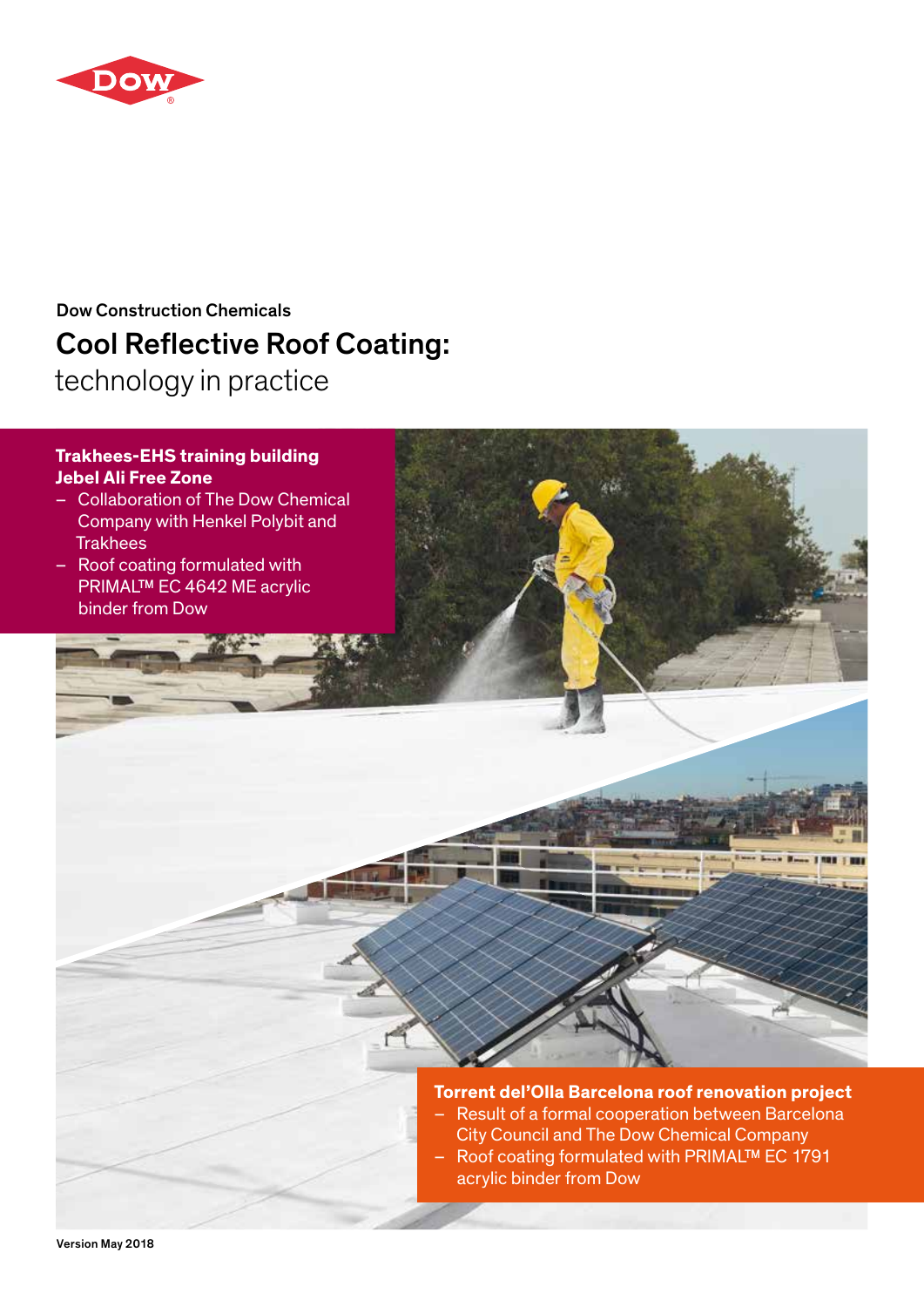# Cool Reflective Roof Coatings (CRRC): an overview

Roof surfaces are coated with materials with high solar reflectance to emit solar radiation, as well as high infra-red emissivity to release absorbed heat. Dow Construction Chemicals – a member of the European Cool Roofs Council and the Cool Roof Rating Council – has years of experience in developing technology for elastomeric cool roof coatings, expertise which is now being used to produce tailored binders supporting development of effective CRRCs around the world.

### Benefits of CRRC technology

- decreases the heat penetrating the building, reducing ambient air temperatures: less energy required for airconditioning
- helps protect a roof from degradation through weathering: reduces maintenance requirements and extends roof lifetime
- helps to combat the urban heat island effect, which results in temperature peaks in urban areas
- simple to apply on a variety of substrates, including sloping roofs
- offers ability to achieve Leadership in Energy and Environmental Design (LEED) credits and supports Smart City ambitions

#### Key requirements for the functionality of effective CRRC

- flexibility: in order to expand and contract along with the waterproofing layer
- durability: the ability to withstand mechanical and exposure stresses experienced on rooftops
- temperature resistance: to withstand high roof surface temperatures
- dirt resistance: essential for maintaining core functionality of solar reflectivity, key to achieving energy savings
- excellent adhesion in wet and dry conditions
- water resistance for long term durability

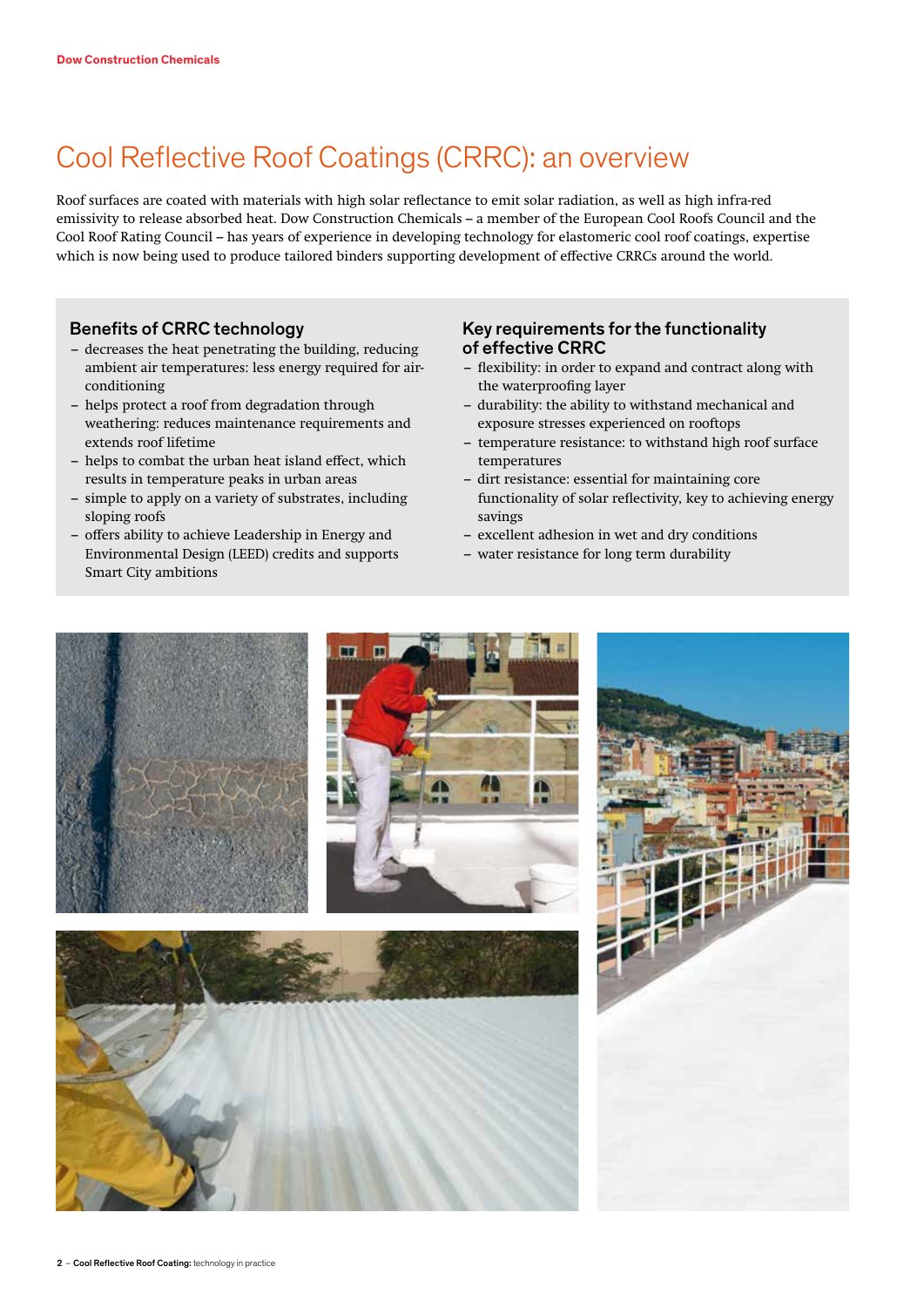## The challenge of Roof Surfacing



Traditional dark colored bituminous and concrete roof surfaces soak up heat and transfer it into the upper floors of a building, putting additional strain on air conditioning or cooling units and increasing energy costs. Unlike bituminous and concrete roofs, cool roofs – enabled by Dow's elastomeric acrylic technology – can significantly improve operating costs, reduce utility bills, benefit the surrounding environment and lengthen the lifespan of roofs.

Elastomeric CRRCs help create energy-saving roofs that reflect the sun's heat and prevent it from being absorbed into the building, reducing air conditioning or cooling costs by as much as 20 percent. Because of their light color and reflective capabilities, cool roofs reduce the heat build-up common with bituminous roofing systems and ultimately extend the lifespan of the roof itself thanks to resistance to wide temperature fluctuations which can cause mechanical stresses.

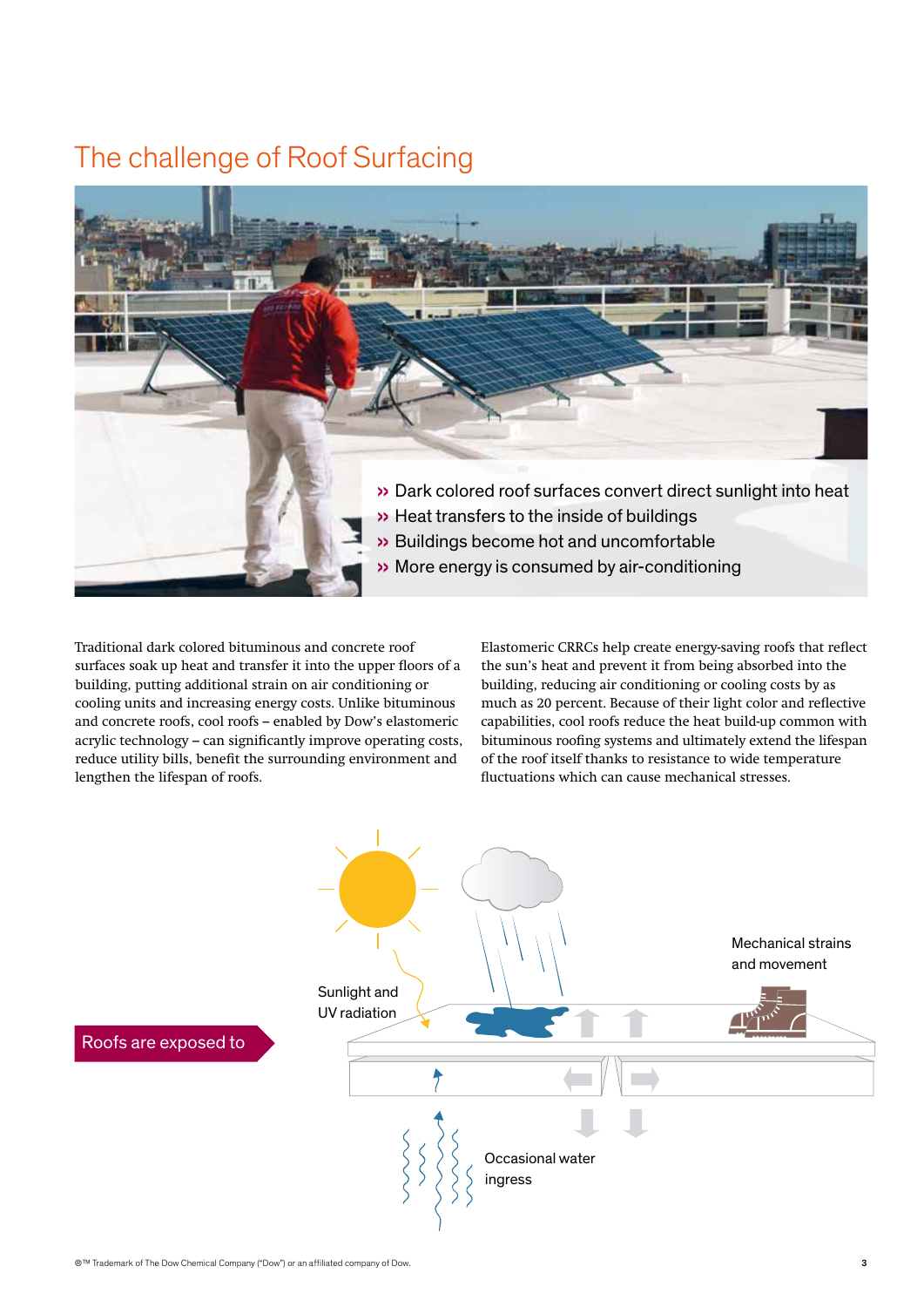# The solution – Cool Reflective Roof Coatings



- Decreasing the heat penetrating into the building
- Reducing ambient air temperatures and increasing thermal comfort
- Significantly lowering energy consumption/ cooling loads from air-conditioning
- And above all, increasing the lifetime of roofs

### Cool Reflective Roof Coatings offer an ideal opportunity for improving energy efficiency

'Green' buildings are becoming high value properties as owners and occupiers begin to appreciate the greater potential for energy saving and reduced running costs.

Growing interest in the role that 'cool roofs' can play in improving the energy efficiency of buildings is increasing the demand for advanced coating technology – and consequently for effective binders which play a critical role in maintaining integrity and quality of the overall system.

Dow Construction Chemicals has years of experience in developing binders for elastomeric roof coatings to efficiently address different climatic conditions.

Elastomeric Cool Reflective Roof Coatings offer specific, additional functionalities way beyond standard masonry paint, for example, such as high solar reflectance and high infrared emissivity – as well as ability to resist wide temperature fluctuations and moisture absorption.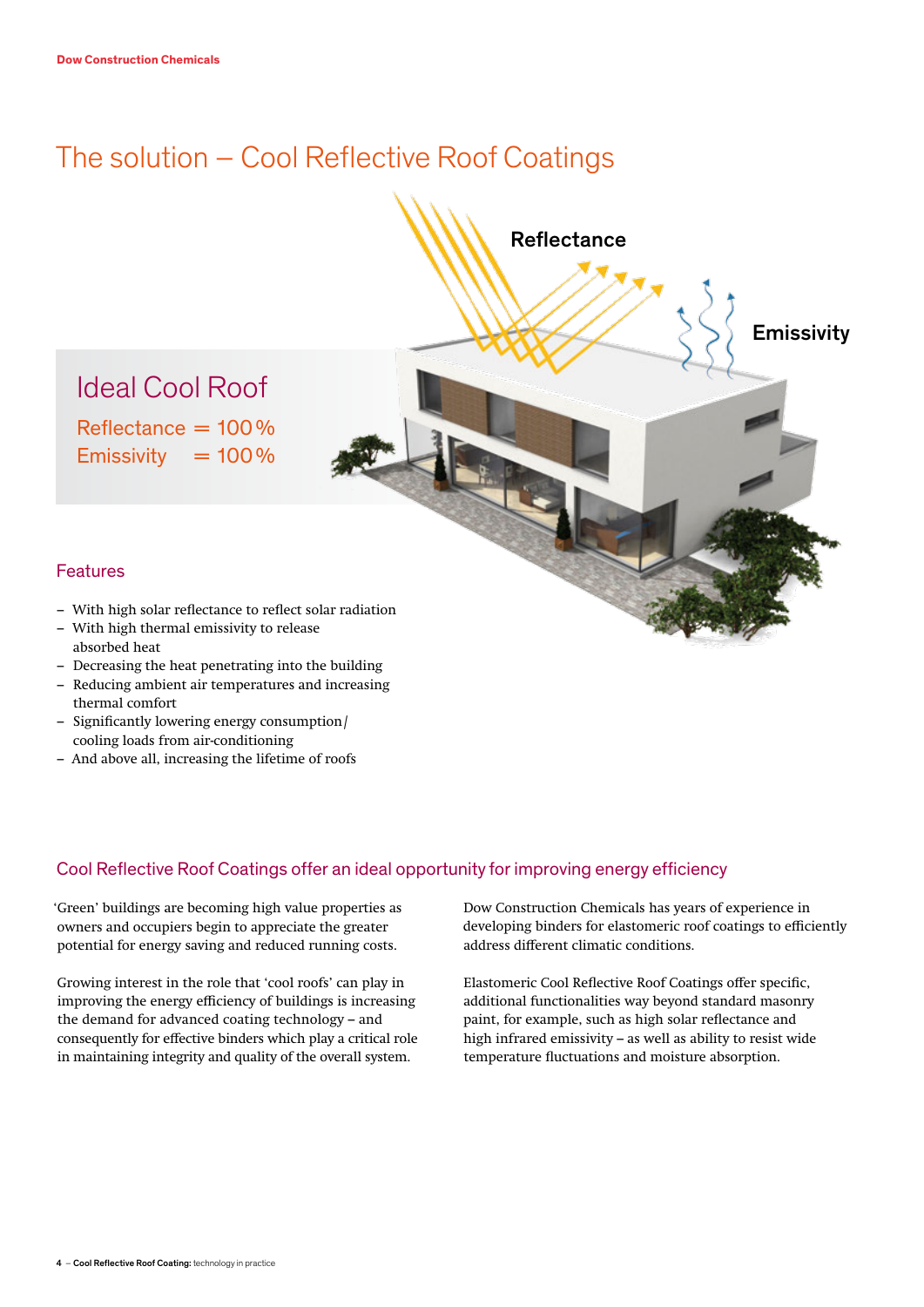Cool Reflective Roof Coatings offer more than a standard masonry paint: they are functional coatings



### Thickness of roof coating compared to thickness of standard masonry paint



### Acrylic /elastomeric Roof Coatings (including CRRC)

- Resist broad temperature ranges and UV exposure
- Retain flexibility and elasticity\*
- Expand and contract alongside waterproofing membrane movement\*
- Impervious to ponding water\*
- Resist moisture absorption
- Resistant to mildew
- Offer excellent adhesion\*
- Deliver good color retention
- Withstand pedestrian traffic to enable occasional maintenance and inspection\*

#### \* key properties

### Masonry paints

- Resist heat and UV exposure
- Resist wetting and drying
- Resist moisture absorption
- Resist mildew
- Good adhesion properties
- Good color retention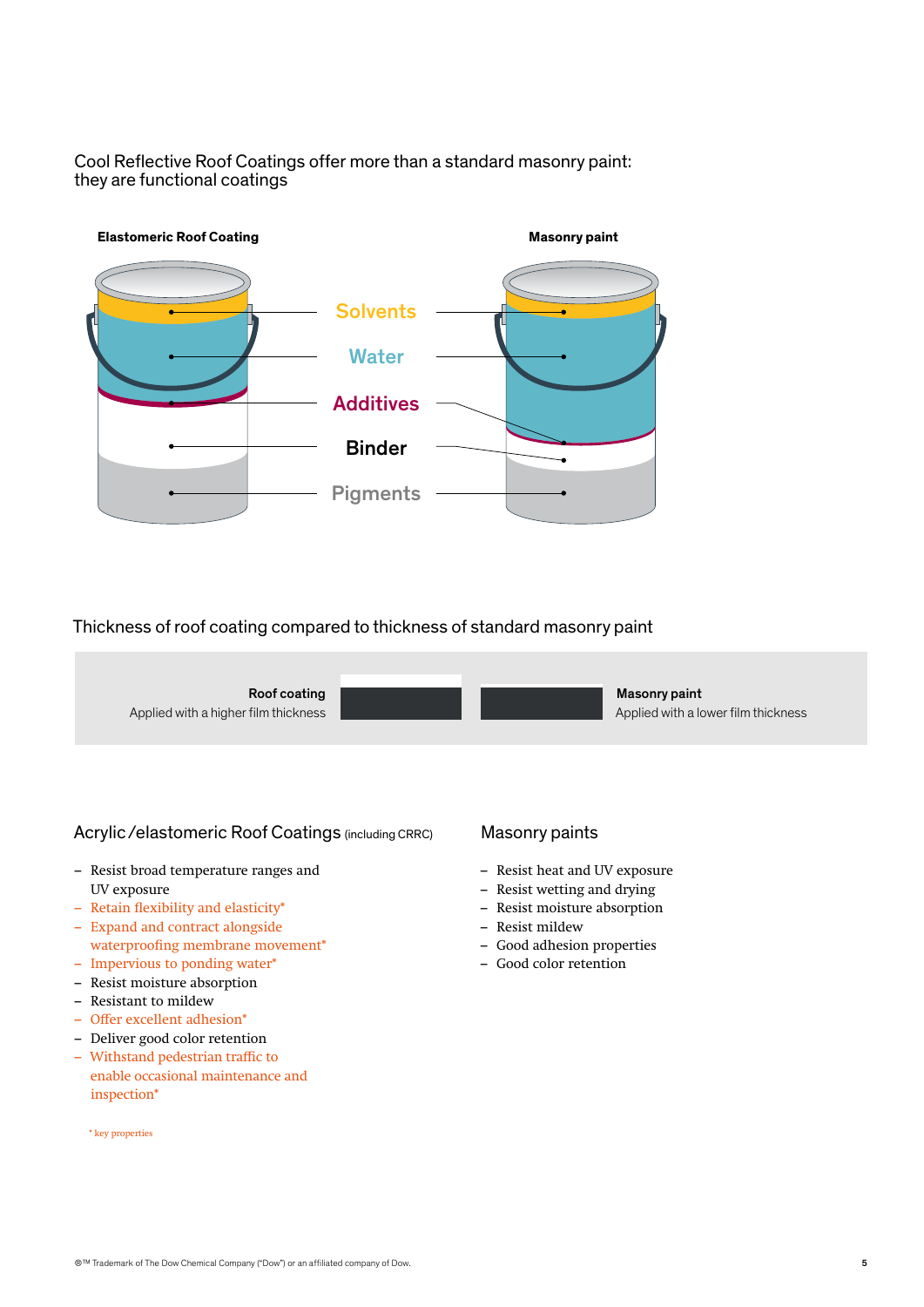## First Case Study: Trakhees-EHS training building Jebel Ali Free Zone



## Supporting an environmental pioneer

Dow acrylic emulsion was used by Henkel Polybit for a roof coating on a building owned by an environmental pioneer with an ambition to improve energy efficiency in the Middle East.

Trakhees-EHS (Environment, Health and Safety) is the regulatory arm of the Ports, Customers and Free Zone Corporation (PCFC) in Dubai. The organization has a remit to improve the sustainability of buildings in its jurisdiction. It has portfolio of green building regulations addressing different types of built environments. While EHS sustainability department started enforcement by adopting Leadership in Energy and Environmental Design (LEED) ratings as a basis, it developed its own in-house green building regulations over a period of time.

With CRRC offering potential for the Middle East to reduce energy requirements for air conditioning – and therefore have a positive impact on spiraling government subsidy costs – Trakhees-EHS was eager to embark on a test case of the technology.

### **About Cool Reflective Roof Coatings**

Roof surfaces are coated with materials with high solar reflectance to reflect solar radiation, as well as high infrared emissivity to release absorbed heat. Dow Construction Chemicals has years of experience in developing technology for elastomeric cool roof coatings, expertise which is now being used to produce tailored binders supporting development of effective CRRCs for the Middle East.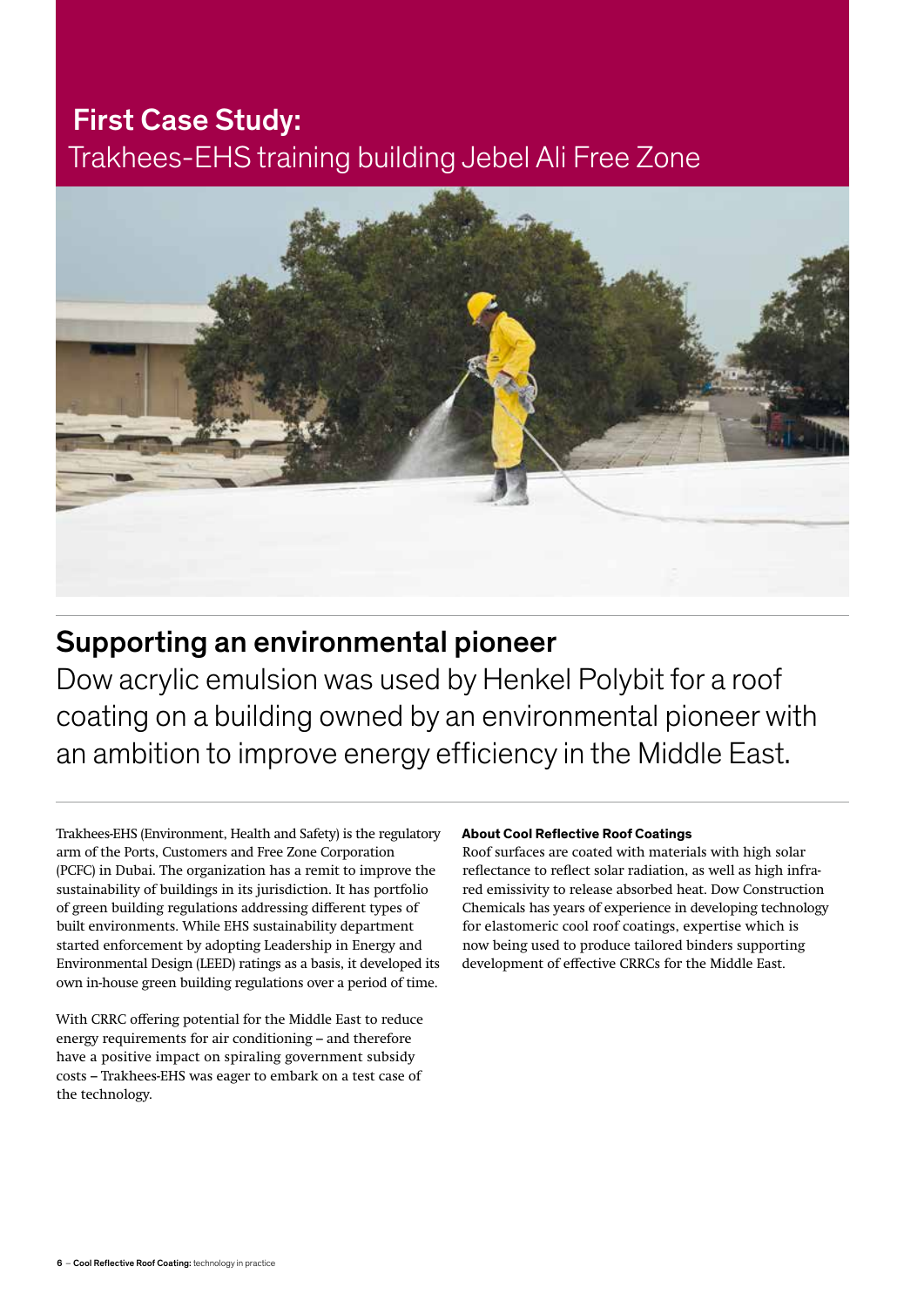## Supporting an environmental pioneer with a test case

Cool Reflective Roof Coatings are by no means limited to residential or new build applications, as the application at Trakhees-EHS demonstrates. The technology also offers great potential for refurbishment, and can be applied to multiple surfaces, including bituminous membranes, concrete, polyurethane foam and galvanized steel.

With its own one-storey training building referred to as "Green Gallery" due for renovation, Trakhees-EHS was eager to try the cool roof technology for its premises. Dow volunteered to engage a new CRRC developed by Henkel Polybit in partnership with Dow, for use as a pilot study. In this case, the substrate was a  $700 \text{ m}^2$  corrugated, galvanized metal roof.

Henkel Polybit's POLYTHERM AC coating – incorporating Dow acrylic emulsion (manufactured in Jebel Ali) – was sprayed onto the roof. Application took under two days for a five-strong team to complete.

The aim is to make working conditions much more pleasant for employees, and to test the technology for potential future applications. Studies on the effectiveness of the technology will be carried out by an independent consultant to assess the impact of the new roof coating over a period of time.

EHS-Trakhees is aiming to improve energy efficiency and working conditions in buildings throughout the development zones in its jurisdiction and there is potential to apply such CRRC technology to numerous buildings in future.

Coatings formulated with Dow polymer and in line with guidance from Dow Construction Chemicals can reach relevant ASTM standards for liquid applied acrylic coatings used in roofing applications.





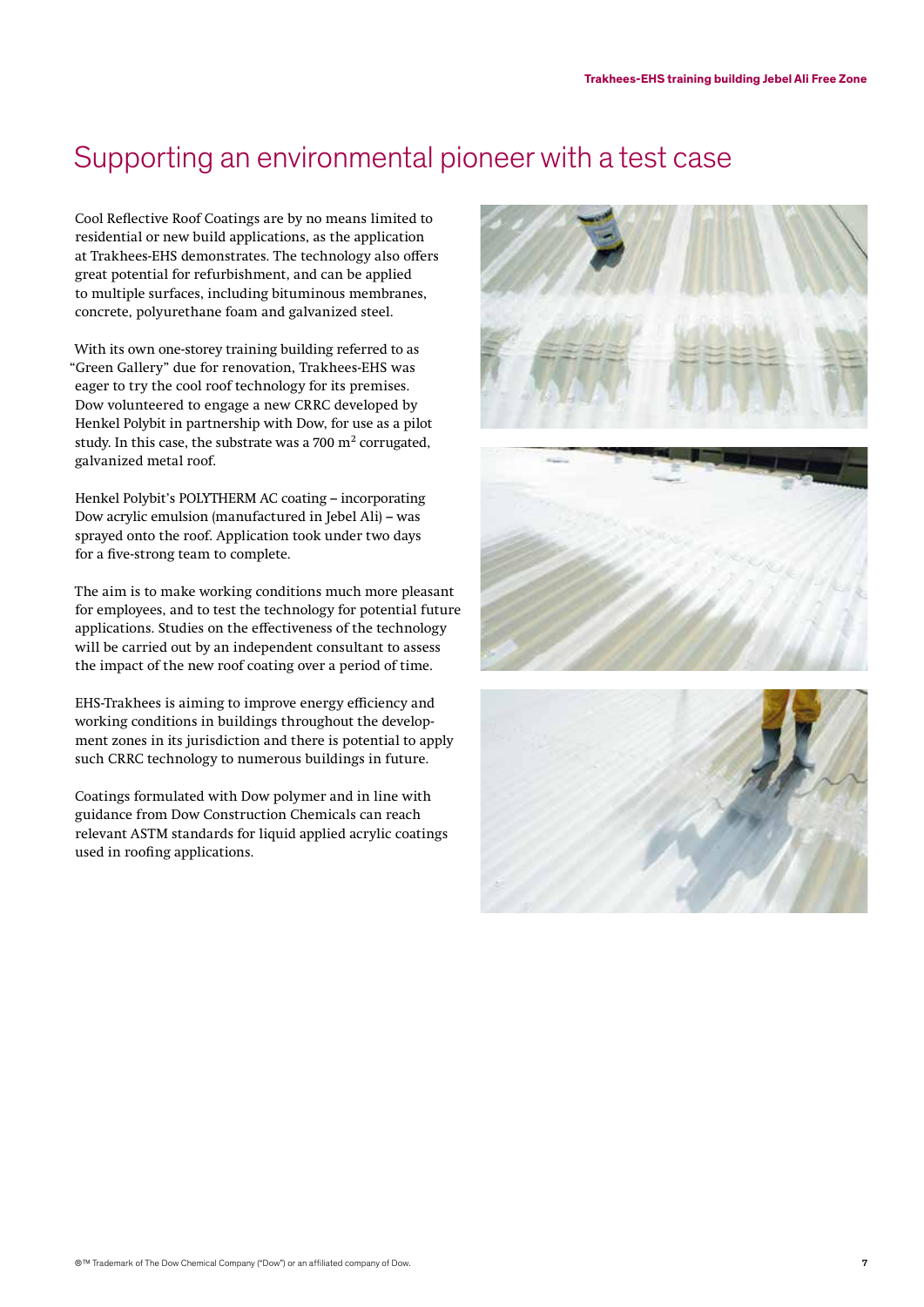# Elastomeric Cool Reflective Roof Coatings

An environmentally advanced technology that improves the energy efficiency of buildings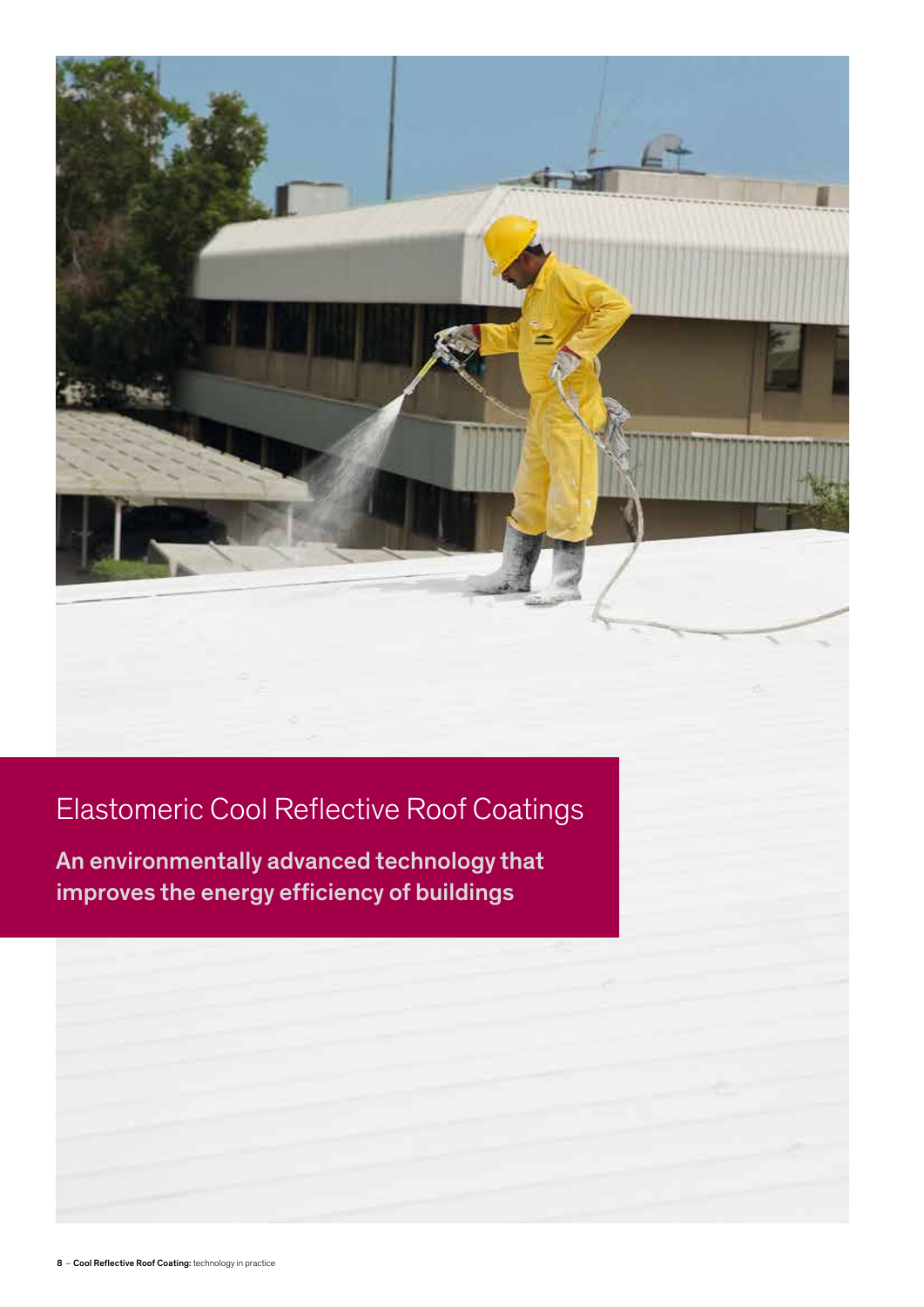### Second Case Study:

Barcelona – a city which is embracing the Smart City concept



A demonstration case for a city with 'smart' ambitions PRIMAL™ EC 1791 from Dow Construction Chemicals was used in a Cool Reflective Roof Coating on a demonstration renovation project in Barcelona.

Barcelona City Council is actively engaged in a program known as "BCN Smart City", and is working to improve the quality of its citizens' lives by guaranteeing sustainable social, economic and urban development. City planners are using the platform to bring together public and private organizations to help push forward innovations that can improve the economic fortunes, environmental sustainability and comfort of Barcelona's inhabitants for the future.

In May 2014, The Dow Chemical Company and Barcelona City Council signed an agreement whereby both parties would jointly explore potential for solutions which could advance such Smart City goals and monitor their performance, particularly in relation to energy efficiency and sustainability. Many of the sustainable solutions on offer from Dow are highly relevant to Smart City ambitions: one example is increasing interest in the benefits of Cool Reflective Roof Coating (CRRC) technology, particularly in densely populated urban areas.

In late 2014, Dow teamed up with Barcelona City Council to create a demonstration project for a building renovation on the Torrent del'Olla, with Abolin SA manufacturing the elastomeric roof coating using PRIMAL™ EC 1791 from Dow Construction Chemicals, and specialist applicator Go&Go engaged to apply it.



Outdoor temperature: 19°C [A] Bitumen temperature: 25.8 °C, [B] Cool Roof temperature: 13.8 °C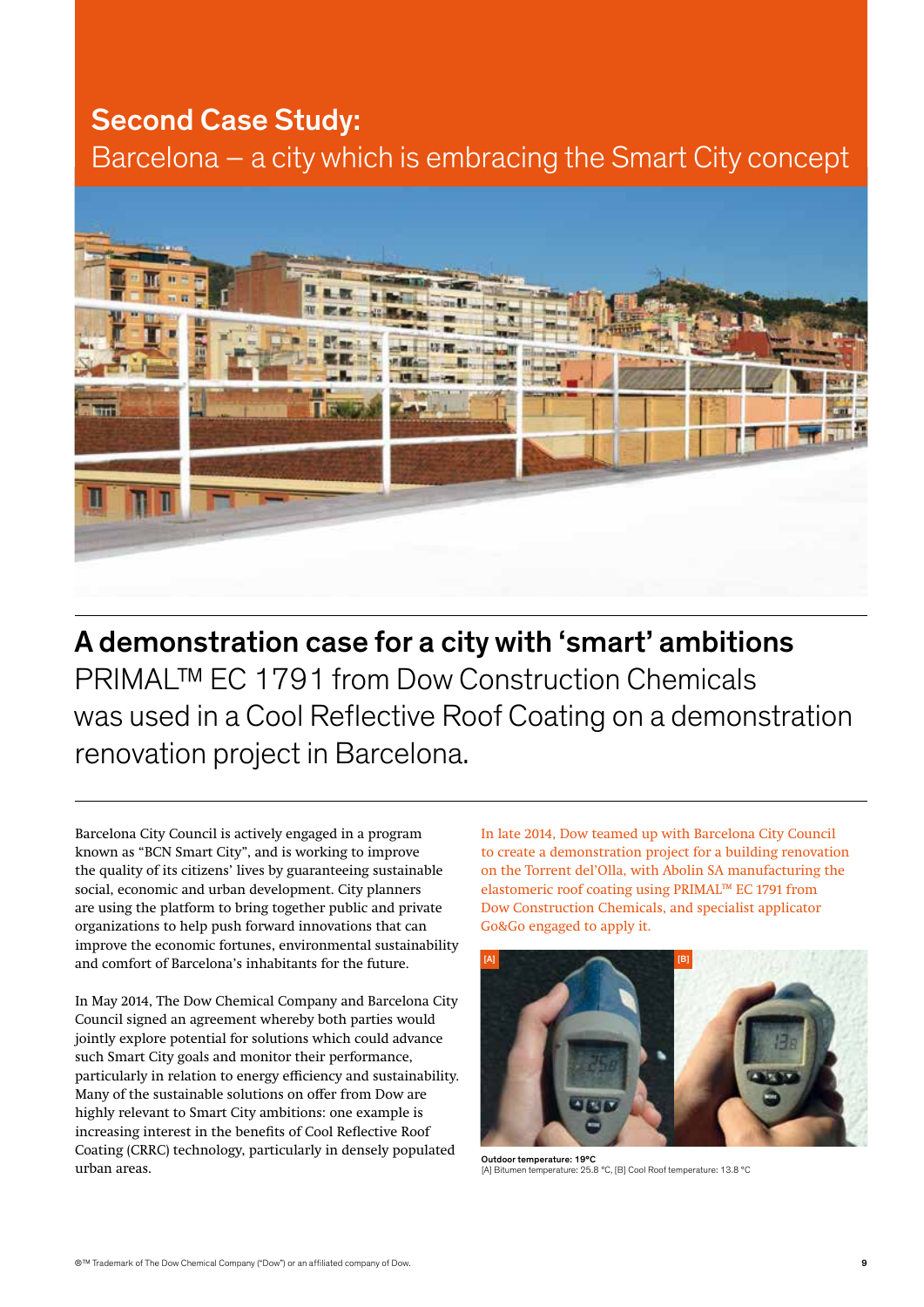### **Dow Construction Chemicals**

**Torrent del'Olla Barcelona roof renovation project**

# Elastomeric Cool Reflective Roof Coatings

Supporting future developments in urban sustainability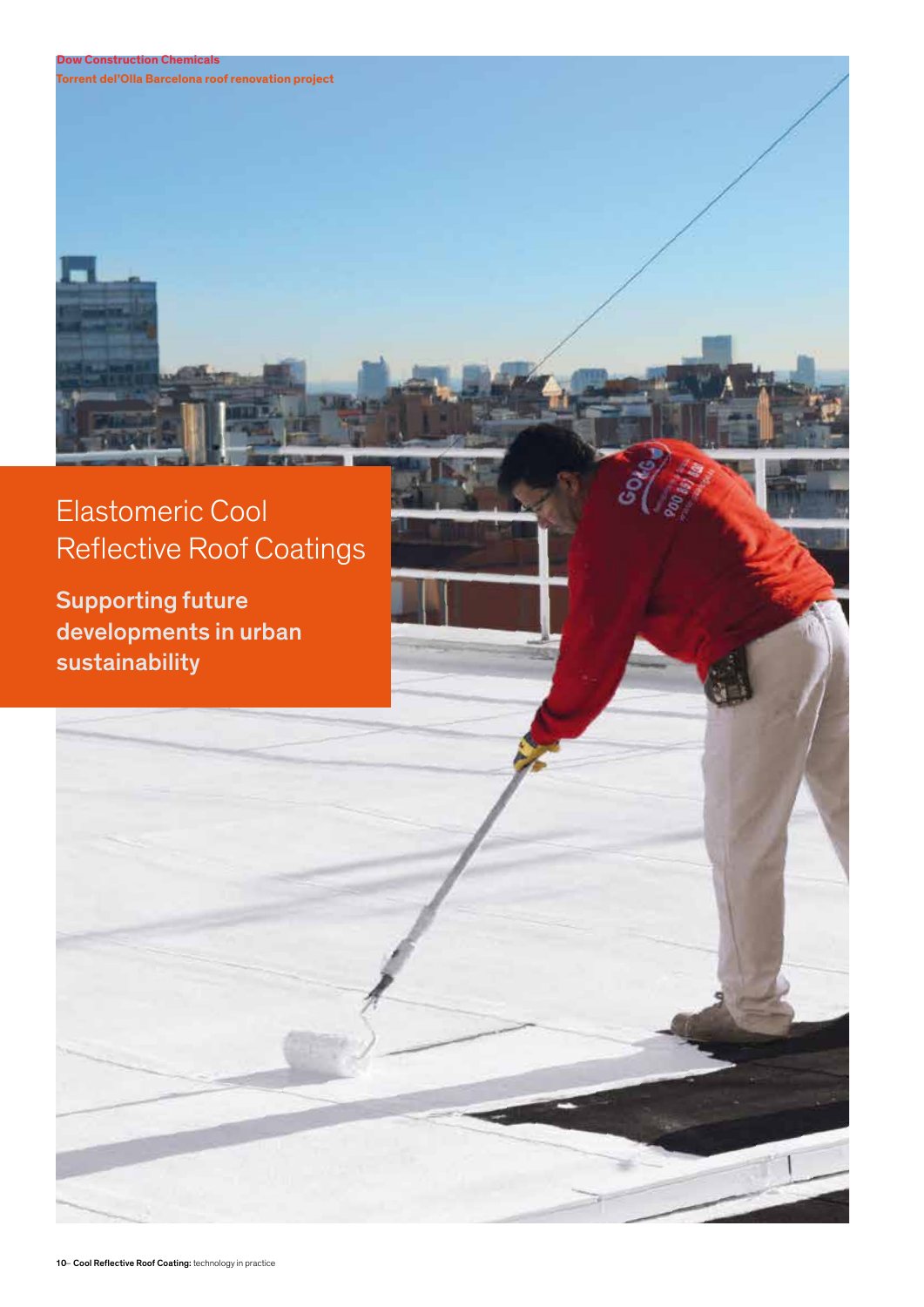### Supporting future developments in urban sustainability

The Torrent del'Olla building – originally built in 1969 – houses a supermarket on its ground floor, and offices on the floors above, overall, around 300 people work within the building. One of its floors is home to a Barcelona City Council project team supporting this exciting demonstration project – after all, what better way of putting a system to the test than applying it to your own building, and then working within it!

The building has a roof surface of  $710 \,\mathrm{m}^2$ , and is covered with a bituminous membrane installed over a decade ago. Whilst the roof was in reasonably good condition, cracks were beginning to show, making it an ideal opportunity to add a maintenance coating and at the same time test the CRRC concept on a renovation project.

As with many other buildings in urban environments, there were multiple existing structures such as air conditioning units and photovoltaics on the roof, meaning a liquidapplied coating was ideal – and with a key aim to test CRRC application on existing, sometimes complex structures, it was an ideal project for a team of people interested in measuring improvements in energy efficiency after a renovation. Large expanses of bituminous, black roofs – combined with the density of man-made structures – can lead to temperature peaks in urban areas, a phenomenon known as the 'urban heat island effect'. The US Environmental Protection Agency has cited this effect as causing cities with more than a million people or more to be up to 3°C warmer than surrounding areas during daytime and as much as 12°C in evenings. Heat islands can increase summertime peak energy demand, air conditioning costs, air pollution and greenhouse gas emissions, as well as have an impact on heat-related illness.

#### **Roof build-up: quick facts**

Building constructed: 1969 Bituminous roof installed: ca. 2002 Roof structure: Ceramic tiles over mortar, overlaying continuous bituminous layer, air chamber and false ceiling in roof space above offices Abolin SA, a specialised manufacturer of Cool Roof Coatings, prides itself on developing 'environmentally smart solutions' for such urban environments, and has a proven history not just in cool roofs, but cool pavement technology, particularly in Greece where daytime temperatures can be very high. Like Dow, the company is also a member of the European Cool Roof Council.

After first washing down the existing roof surface with water, Abolin's Cool Barrier Roof system – formulated with waterborne binder PRIMAL™ EC 1791 from Dow Construction Chemicals – was applied to the roof by a three-strong team of applicators from Go&Go in approximately 10 hours in total, using rollers.

PRIMAL™ EC 1791 imparts very good durability and dirt pick-up resistance, helping to reduce the darkening of light-colored roof coatings over time for long term energy efficiency. It also offers resistance to cracks, UV-light and ponded water, as well as to potential blistering of the final coating. In addition, the reduced surface temperature and minimized water penetration will protect the underlying roof substrate and help extend its life.

Initial findings immediately after installation of the CRRC demonstrated that surface temperatures on the roof at midday had dropped from 24°C to just 14°C. The average daily temperature within the building was 24°C: monitoring has begun to see whether the use of air conditioning to maintain that temperature can be reduced, particularly during summer months, and whether this can in turn lead to reduced energy use and costs.

The results will feed into the BCN Smart City program, in order to review the potential for further applications of Cool Reflective Roof Coatings on both new and refurbished buildings in Barcelona as it continues in its ambitions to meet Smart City goals. Findings will also be shared with other Smart City programs and research centers worldwide as part of Dow's agreement with Barcelona City Council to help promote the city's international position as a leader in Smart City development.

Coatings formulated with Primal EC 1791 acrylic emulsion and in line with guidance from Dow Construction Chemicals can reach relevant ASTM standards for liquid applied acrylic coatings used in roofing applications.